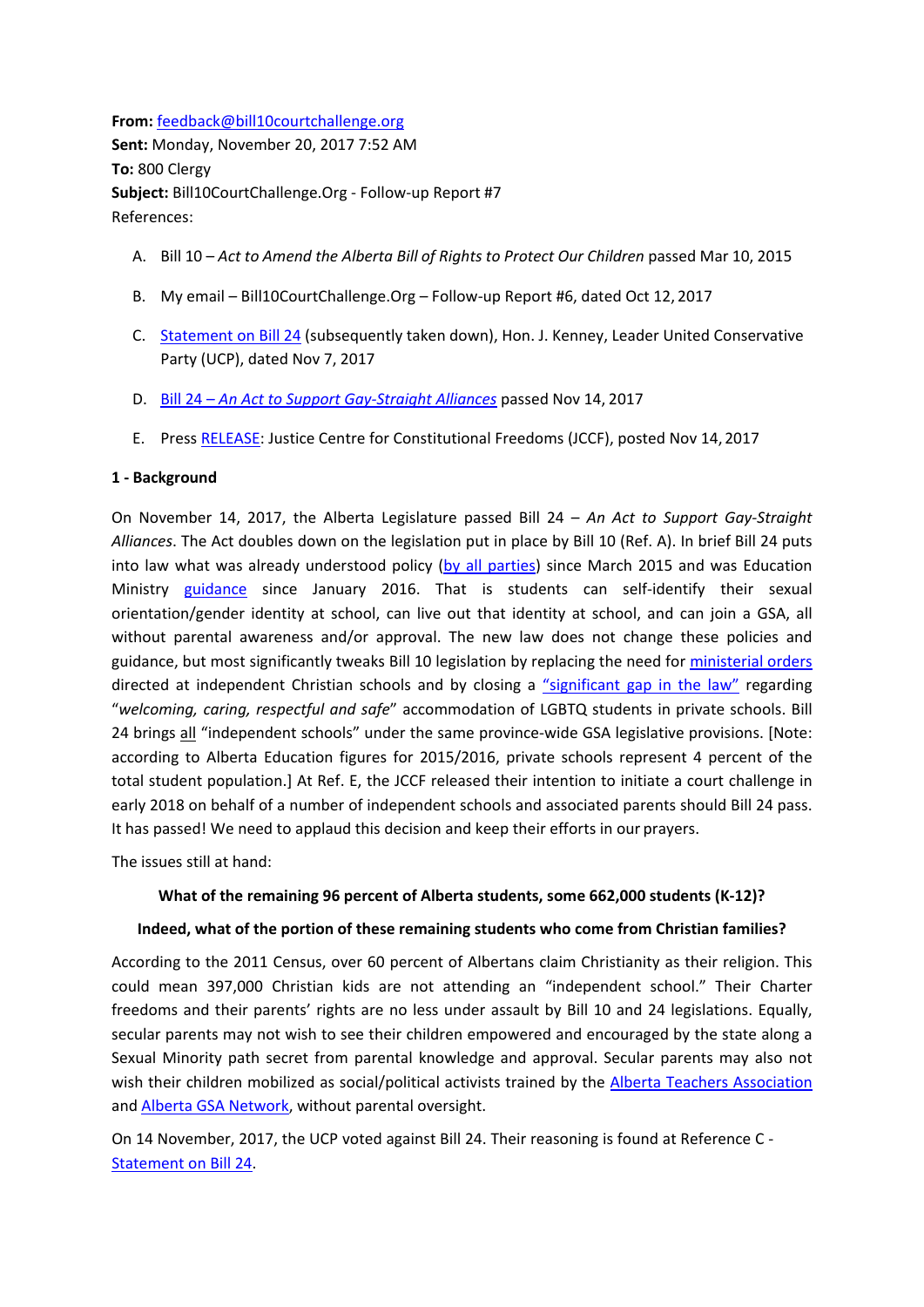### **2 – Recent Activities byBill10CourtChallenge.Org**

On November 14, 2017, an email was sent to the Hon. Mark Smith, UCP Shadow Minister of Education and all UCP MLAs. The email reads in part:

*The attached [\[Bill10CourtChallenge.Org Response to UCP Statement on Bill 24\]](https://bill10courtchallengeorg.files.wordpress.com/2020/05/7-analysis-of-ucp-leader-kenneys-statement-on-bill-24.pdf) is respectfully submitted and is not intended to be an admonition of the UCP's position on Bill 24 (and Bill*  10). There is a broad range of understanding and opinion on the collision of rights and *freedoms surrounding Bill 10 and 24 legislation and Ministry of Education guidance for safe, caring and inclusive school environments. If the political task was easy, there wouldn't be so much controversy. Rather, the attached is a "plea" to the UCP to further consider a number of negative impacts from the bills that still deserve remedy on the behalf of Alberta "social" conservatives (religious or secular).*

*Clarification of the UCP position on a number of observations/questions would be most appreciated. The attached document addresses in greater depth four general areas of concern:*

*1 – Bill 10 law, including the resultant Ministry/ATA publications [Guidelines for Best Practices](https://education.alberta.ca/media/1626737/91383-attachment-1-guidelines-final.pdf) and [GSAs and QSAs in Alberta Schools: A Guide for Teachers, s](http://albertagsanetwork.ca/wp-content/uploads/2016/08/GSAs-in-Alberta-Schools-Guide.pdf)hould fall short of the [Oakes](https://ualawccsprod.srv.ualberta.ca/ccs/index.php/i-o/774-oakes-test) [Constitutional Legal Test](https://ualawccsprod.srv.ualberta.ca/ccs/index.php/i-o/774-oakes-test) for rationality, minimal impairment and proportional effects. The UCP position: "We support the common-sense status quo, the same status quo the NDP has supported until this week" effectively ignores this reality. The "status quo" is really not okay.*

*2 – Inserting the Alberta Teachers Association between parents and their children and empowering ATA teachers with the tasks of "human sexuality advisors" and "outing arbitrators" fails to recognize the historical/biased/activist roles the ATA has played in sponsoring and advocating the very Sexual Minority ideologies and political/social activism that aggravate most conservatives. Indeed, the 46,000 member ATA has [fully endorsed](http://edmontonjournal.com/opinion/columnists/graham-thomson-alberta-teachers-association-says-bill-24-protects-teachers-as-well-as-students) Bill [24.](http://edmontonjournal.com/opinion/columnists/graham-thomson-alberta-teachers-association-says-bill-24-protects-teachers-as-well-as-students) The politically left-leaning and religiously insensitive conduct by the ATA has been ongoing long before the Alberta NDP came to power.*

*3 – GSAs are not anything like a school chess club or football team. All can agree on the goal of welcoming, caring, respectful and safe learning environments for Alberta students. However, the current "blank cheque" approach on GSAs, written in response to this goal, does not serve social conservative interests. Bill 24 – An Act to Support GSAs further restricts historical policy and oversight powers of school boards, while nothing is being done to clarify/constrain the potential for controversial and unconstitutional activism in our schools by GSA clubs. What is truly in the best interests of all Alberta youth and their parents is unambiguous legislated boundaries defining what these clubs can and most importantly cannot do.*

*4 – Bill 10 legislation added to the Alberta Bill of Rights S.1 (g) the right of parents to make informed decisions respecting the education of their children. Why was this done? Leader Kenny's statement offers a powerful reason: "to ensure the moral education of their children in conformity with their own convictions, rights which were recently affirmed by the Supreme Court of Canada." The Alberta Family Law Act affirms his statement and the School Act S.50.1 empowers parents through mandatory notification of "implicit" teaching on human sexuality and permits student opt-out provisions for their children. So why would the UCP*